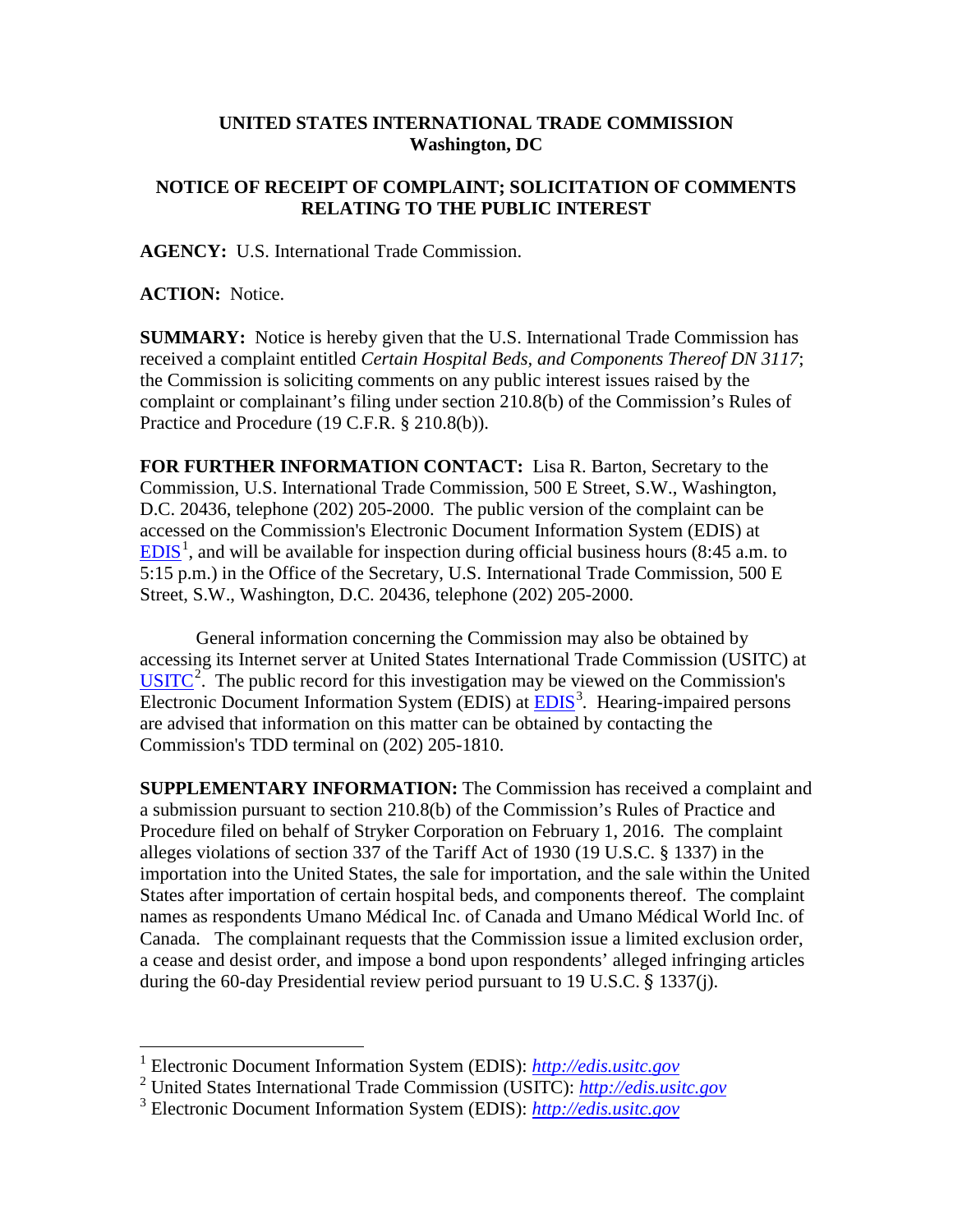Proposed respondents, other interested parties, and members of the public are invited to file comments, not to exceed five (5) pages in length, inclusive of attachments, on any public interest issues raised by the complaint or section 210.8(b) filing. Comments should address whether issuance of the relief specifically requested by the complainant in this investigation would affect the public health and welfare in the United States, competitive conditions in the United States economy, the production of like or directly competitive articles in the United States, or United States consumers.

In particular, the Commission is interested in comments that:

- (i) explain how the articles potentially subject to the requested remedial orders are used in the United States;
- (ii) identify any public health, safety, or welfare concerns in the United States relating to the requested remedial orders;
- (iii) identify like or directly competitive articles that complainant, its licensees, or third parties make in the United States which could replace the subject articles if they were to be excluded;
- (iv) indicate whether complainant, complainant's licensees, and/or third party suppliers have the capacity to replace the volume of articles potentially subject to the requested exclusion order and/or a cease and desist order within a commercially reasonable time; and
- (v) explain how the requested remedial orders would impact United States consumers.

Written submissions must be filed no later than by close of business, eight calendar days after the date of publication of this notice in the *Federal Register*. There will be further opportunities for comment on the public interest after the issuance of any final initial determination in this investigation.

Persons filing written submissions must file the original document electronically on or before the deadlines stated above and submit 8 true paper copies to the Office of the Secretary by noon the next day pursuant to section 210.4(f) of the Commission's Rules of Practice and Procedure (19 C.F.R. § 210.4(f)). Submissions should refer to the docket number ("Docket No. 3117") in a prominent place on the cover page and/or the first page. (*See* Handbook for [Electronic Filing Procedures](http://www.usitc.gov/secretary/fed_reg_notices/rules/handbook_on_electronic_filing.pdf), *Electronic Filing Procedures*<sup>[4](#page-1-0)</sup>). Persons with questions regarding filing should contact the Secretary (202-205-2000).

Any person desiring to submit a document to the Commission in confidence must request confidential treatment. All such requests should be directed to the Secretary to

 $\overline{a}$ 

<span id="page-1-0"></span><sup>4</sup> Handbook for Electronic Filing Procedures:

[http://www.usitc.gov/secretary/fed\\_reg\\_notices/rules/handbook\\_on\\_electronic\\_filing.pdf](http://www.usitc.gov/secretary/fed_reg_notices/rules/handbook_on_electronic_filing.pdf)